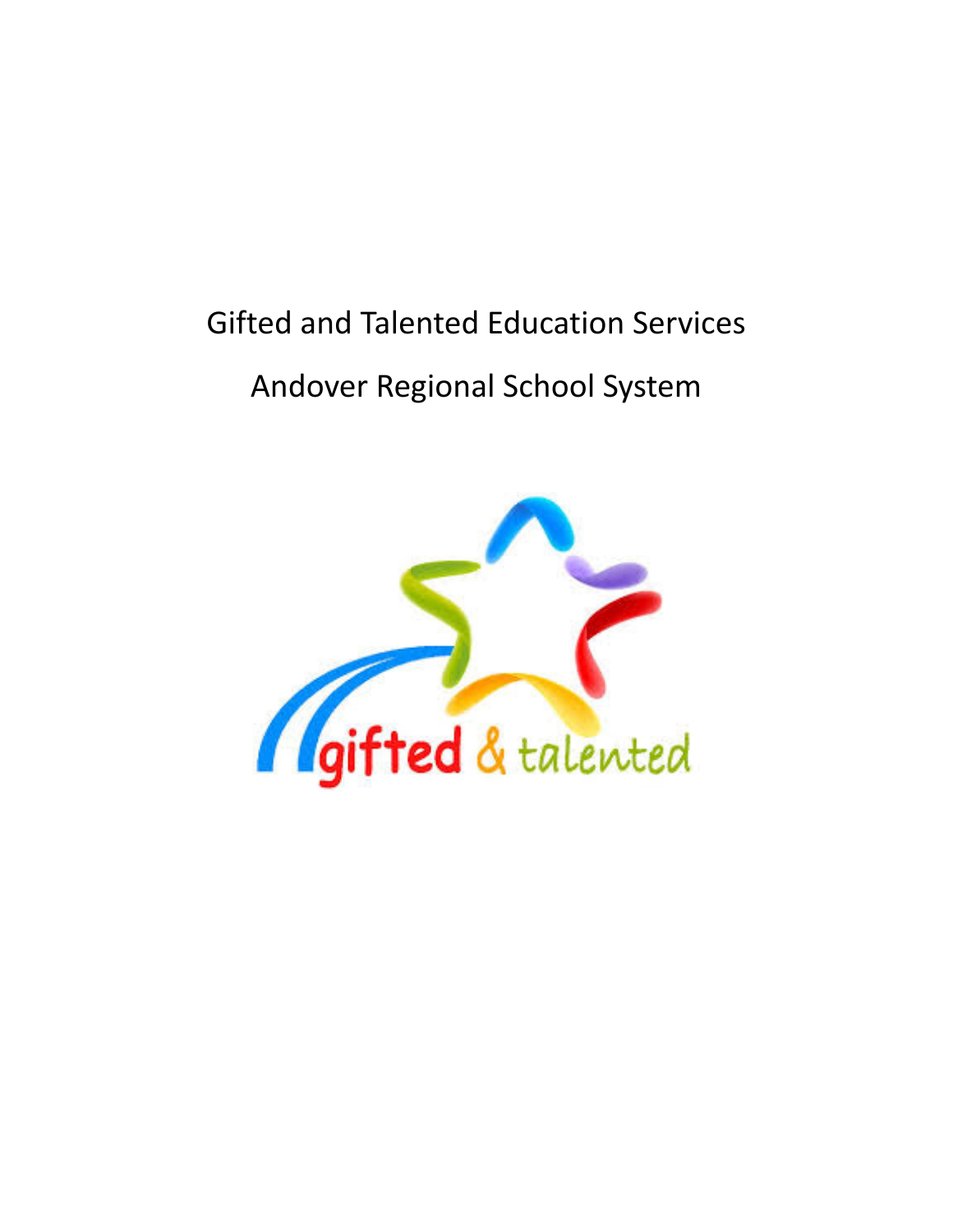

# **Tiered Systems of Support**

Inclusive Gifted and Talented Program

# **Mission Statement**

At Andover Regional School District, it is our belief that every student possesses natural gifts and talents, which make them unique and distinct. The goal of the Tiered System is to provide students with opportunities to discover those interests, talents, and connections through enriched exposure.

**Tier 1 – For All Students (100%):** All students at Andover receive enriched instructional experiences in varied disciplines such as Technology Education, Computers, Art, World Languages, and Music (vocal and band instruction). These subjects allow all students the possibility to excel in creative subjects and life skills. All students will be provided with additional enrichment opportunities that are integrated into the core curricular classes and through school-wide experiences.https://www.andoverregional.org/domain/88

**Tier 2 – For Many Students (~15%):** Any student can also participate in enrichment activities, academic clubs, and competitions. These individual and team options are selected by students who are motivated in areas of strength or interest. These enrichments, clubs, and competitions are offered before school, after school and/or during lunch/recess times. Some of these activities may also take place during the school day. They are offered in a variety of areas such as: Robotics, Earth Club, TREP\$, Art Club and sporting opportunities, which consist of both competitive teams or intramural sports activities. Sometimes students will sign up for these activities and other times they will be invited to participate based upon certain areas of strength.

# **Tier 3 – For A Few Students (~5%): Gifted and Talented Programming**

Students are identified using varied criteria to engage in weekly project-based learning. These experiences take place in small groups outside of the classroom and emphasize rigor, rapid progress, accelerated pacing, self-directed learning, increased complexity and depth of curriculum. Long Pond School also offers an Honors High School Algebra class within the school day. Entrance to this program is based upon local benchmarks, standardized assessments, and teacher feedback.The rigorous curriculum adheres to the standards at the high school level.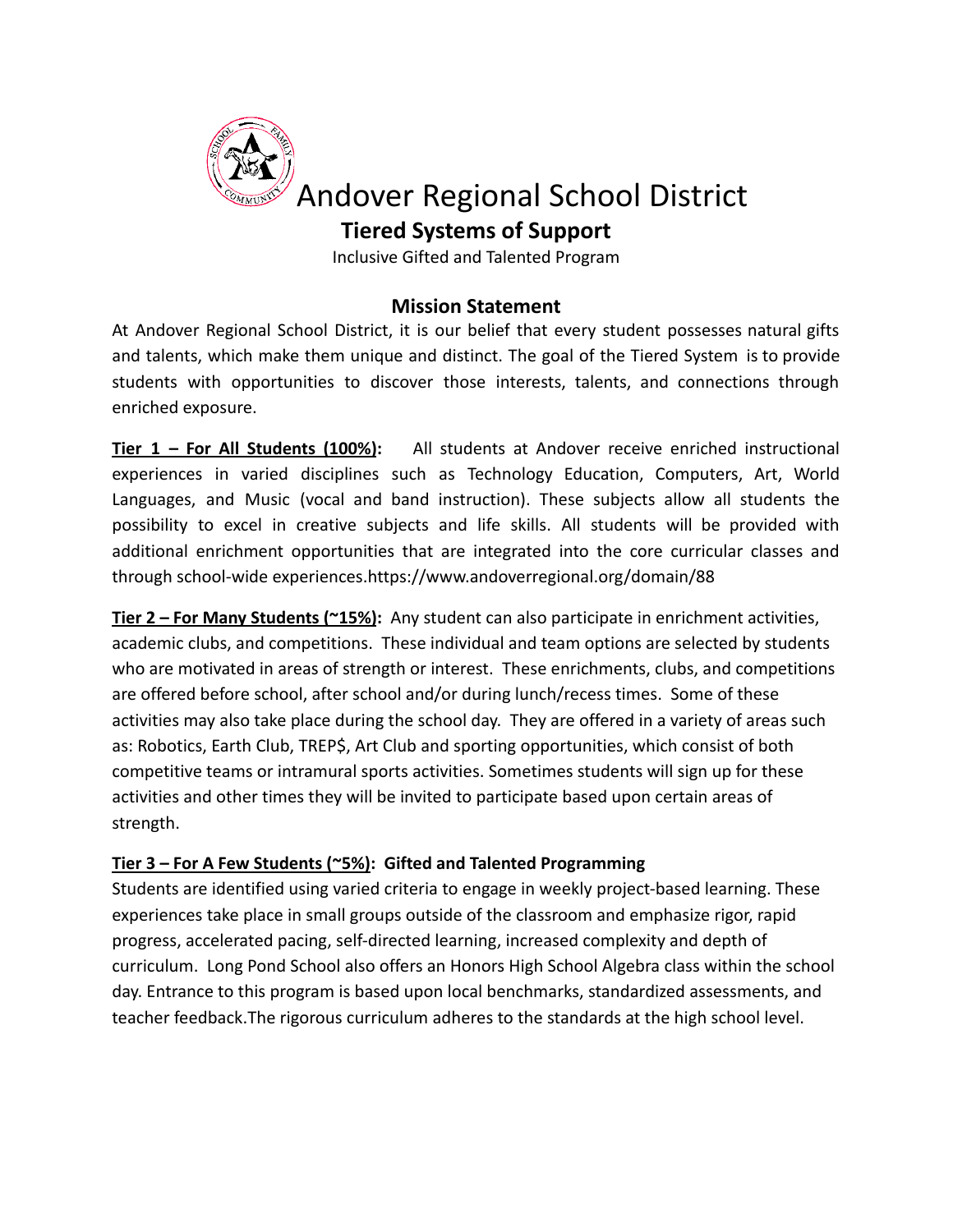#### **New Jersey State Definition of Giftedness**

According to N.J.A.C. 6A:8, "gifted and talented students" means those students who possess or demonstrate high levels of ability, in one or more content areas, when compared to their chronological peers in the local school district and who require modifications of their educational program if they are to achieve in accordance with their capabilities.

#### **Purpose Statement**

Andover Regional School District's purpose is specifically designed to challenge academically advanced learners and provide experiences that require critical thinking, problem solving, independent study skills, communication, and persistence in the face of challenges. When engaged in high quality gifted services, students will develop their unique abilities, maintain their passion for learning, and have the opportunity to contribute to the strength and vitality of our school and community. They will be challenged to apply their knowledge and skills in complex and advanced ways so that they can continue to develop academically.

Given the diverse needs of gifted and talented learners, the program must be flexible and responsive to the needs of the particular learners in the classroom. The instructional environment will encourage and nurture inquiry, flexibility and critical and creative thinking. This must be delivered in an environment that fosters a positive attitude toward learning.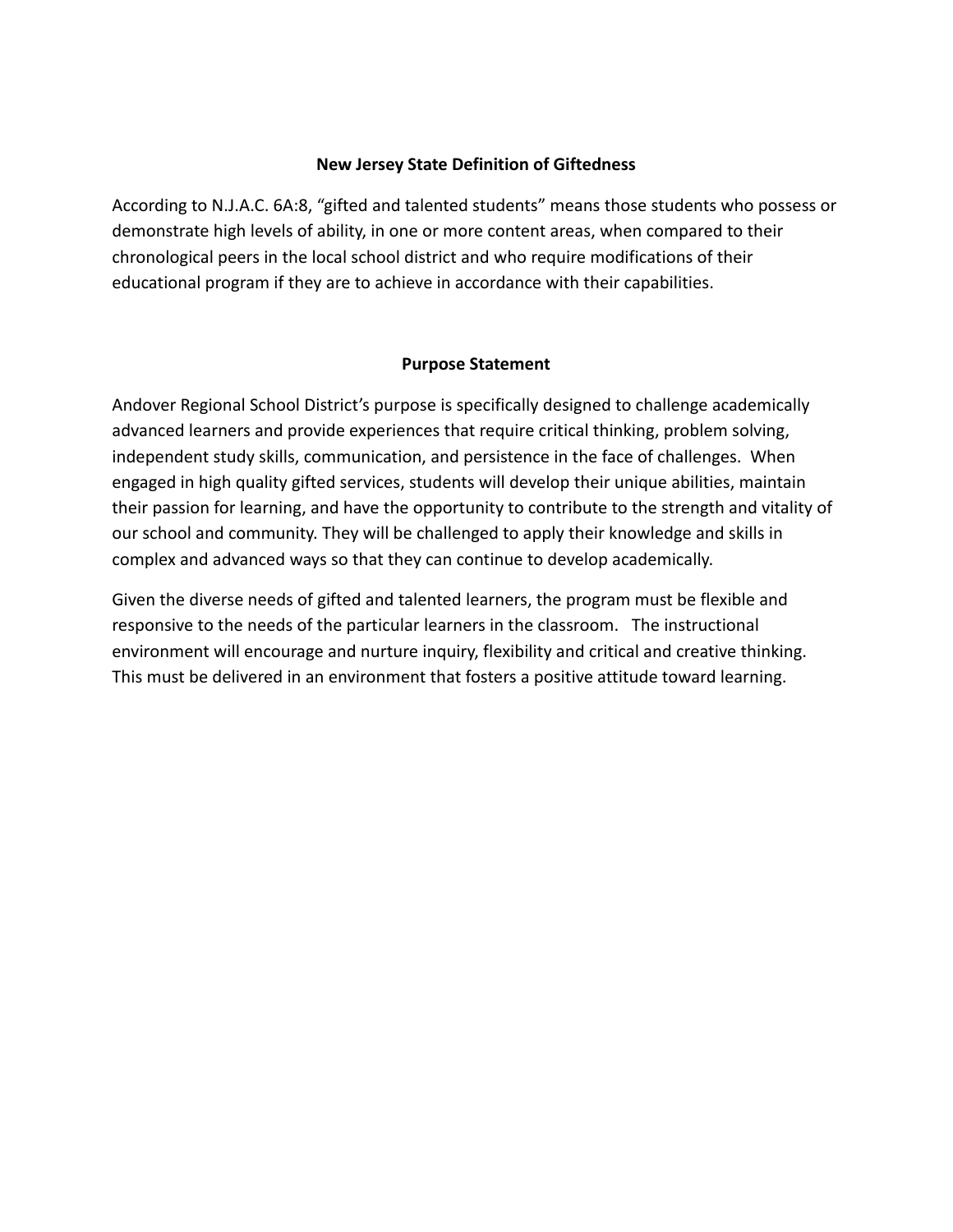# **District Philosophy**

The Andover Regional Schools prepare students to successfully meet the challenges of today and tomorrow by fostering a love of learning. Our safe, supportive, and stimulating environment encourages students to reach their full potential. It is an expectation that all students shall achieve the New Jersey Student Learning Standards at all grade levels. In Andover Regional, every child catches the learning spirit!

Andover Regional School District is committed to providing a quality educational program that supports the unique needs, talents, and abilities of its students. The vision of Gifted and Talented Education Services is to challenge and engage students in building knowledge that they will use as lifelong learners, creating a learning community where participating students can explore and develop their potential through meaningful projects.

The services provide sustained support to individuals who would benefit from challenges above and beyond grade level standards and expectations. Through the use of multiple measures, students are identified as intellectually gifted and provided with programs and opportunities that will extend the learning experience. These programs are aimed at sustaining the student's level of interest and/or achievement. Andover Regional School District also understands that some students excel specifically in certain areas, yet they may not meet the measures for inclusion in the year long program. For this reason, these students will be provided the opportunity to partake in activities throughout the school year with the Gifted and Talented class when a project meets their area of giftedness. (Tier 2 in our Tiered Systems of Support)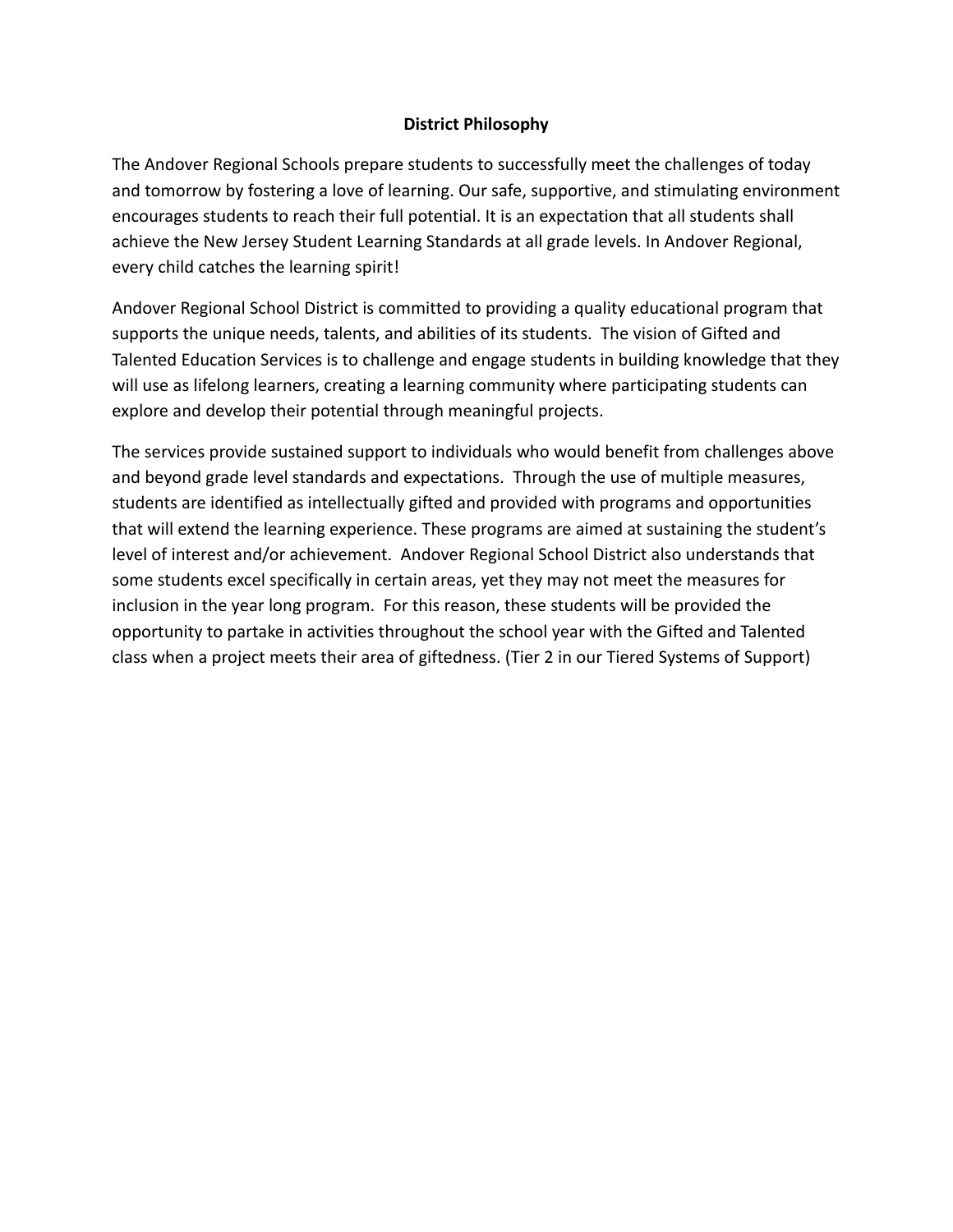# **Program Goals**

- To support mastery of core areas of learning at a pace, complexity, abstractness and depth appropriate for gifted learners
- To develop an understanding of concepts, themes, and issues which are fundamental to the disciplines and to develop an appreciation for interrelationships among the disciplines
- To develop inquiry skills at a level of complexity, abstractness and depth appropriate for gifted learners
- To develop the skills of critical thinking, creative thinking, problem solving and decision-making
- To develop proficiency in communicating abstract and complex ideas, relationships and issues
- To develop an appreciation for the benefit of collaboration in solving a complex task
- To collaborate with community members when relevant to a task in order to see the interconnectedness between the work they are accomplishing in G & T and the work of professionals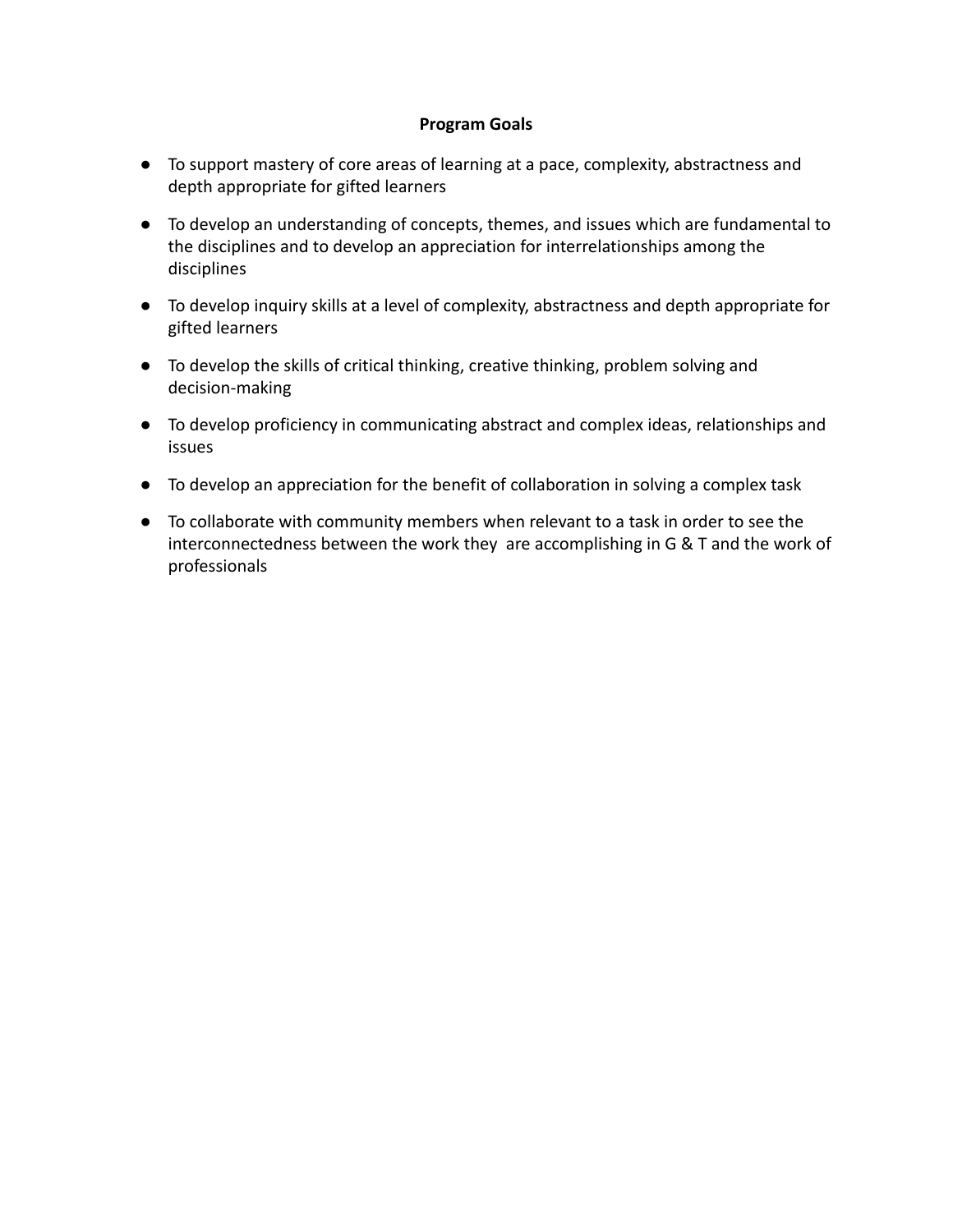#### **Selection of Students**

Entrance into Gifted and Talented Programming will be based upon academic aptitude, achievement, and attitude towards learning. In grades K-1, Gifted and Talented programming will be handled within the classroom through enrichment opportunities. Beginning in grade 2, students will be administered the RAVEN, a cognitive abilities measure. Selection criteria will include standardized test scores, benchmark assessments, classroom performance, and teacher nomination. Students admitted to the program in grade 2 will remain in the program through grade 5, unless they demonstrate that they no longer have a need for the program. When students enter grade 5, they will be rescreened using the RAVEN and selected criteria. The newly selected students will remain in the program for the duration of time at Long Pond School unless they demonstrate that they no longer need the program. This is normal and does happen at times. At any time, a student, teacher, or parent can also request that a child be considered for entry into the program. Any student new to the district will also be assessed for entry in the program.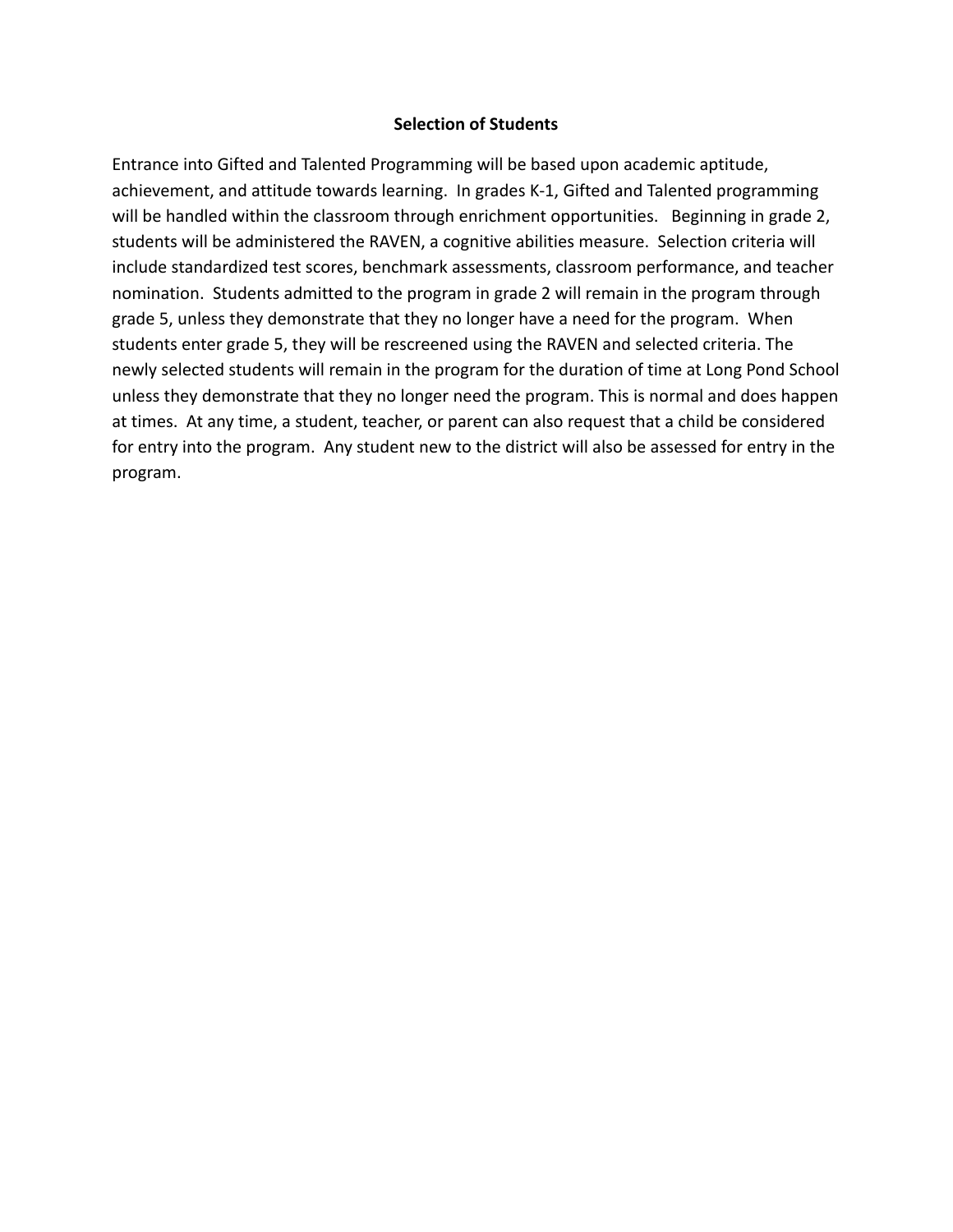# **Gifted and Talented Appeals Process**

A student and/or parent may file an appeal if not satisfied with the decision of the team planning the student's placement in the weekly gifted and talented program. The process is as follows.

- 1. The person appealing must submit to the Supervisor of Curriculum and the principal of the building outlining the nature of the concern. The written appeal must contain a statement of the concern, any evidence in its support, the solution desired, the student and parent signatures, and the date the appeal is submitted.
- 2. The Supervisor of Curriculum and the building principal will convene a meeting with the faculty counsel to review the appeal request within 15 school days. Immediately following the decision, the parents will be sent an Appeals Decision Notification letter.

*The decision of the appeals committee is final.*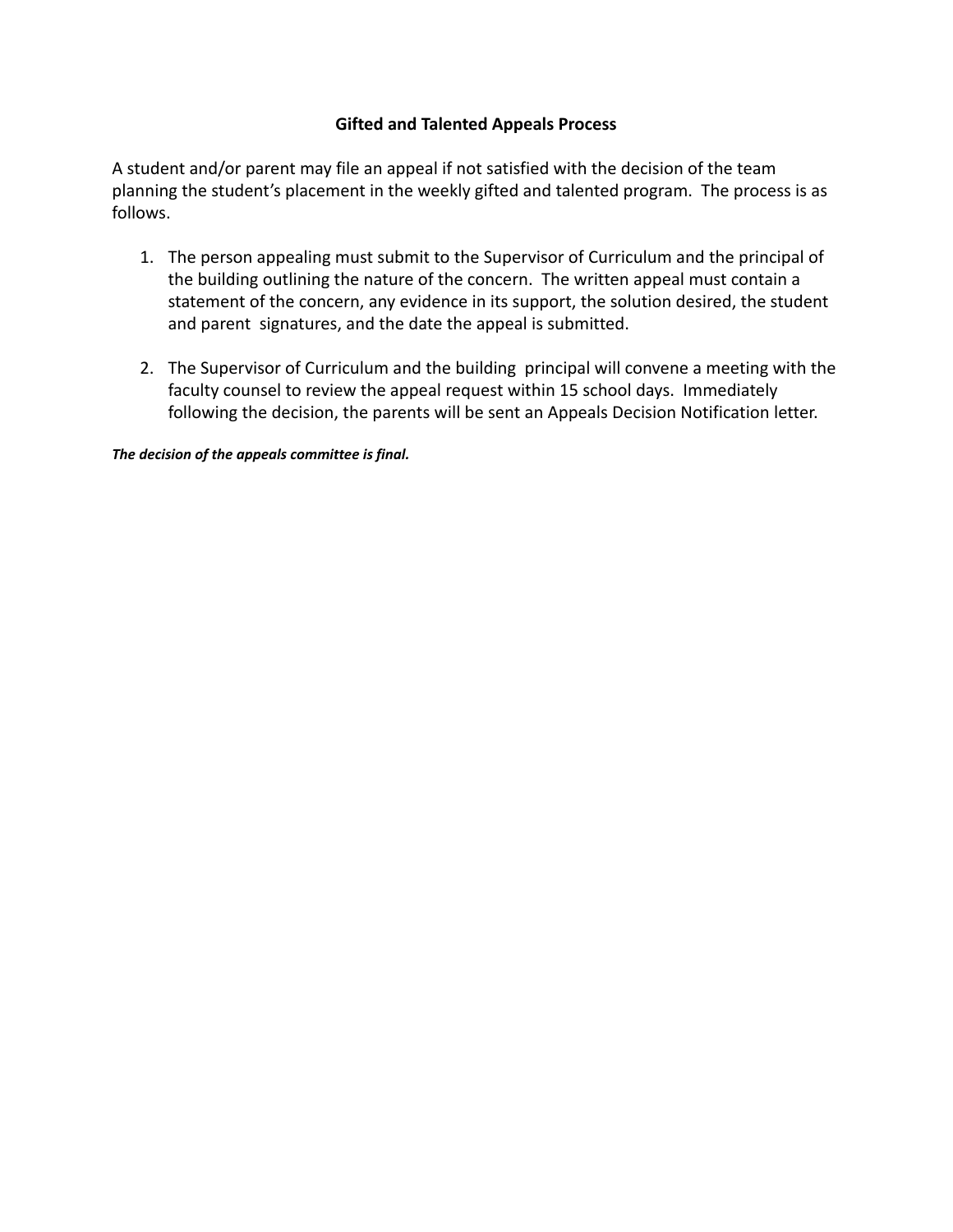

Andover Regional School District Gifted Education Services Parental Appeal Form

| <b>Student Name</b> | Grade |
|---------------------|-------|
| Parent Name         |       |
| Telephone Number    |       |

Please complete the following questions. DO NOT attach work samples.

1. Briefly state reason for appeal.

2. List any extenuating circumstances that may have adversely affected the student's test results.

3. List specific strengths and abilities that might not be indicated by test results.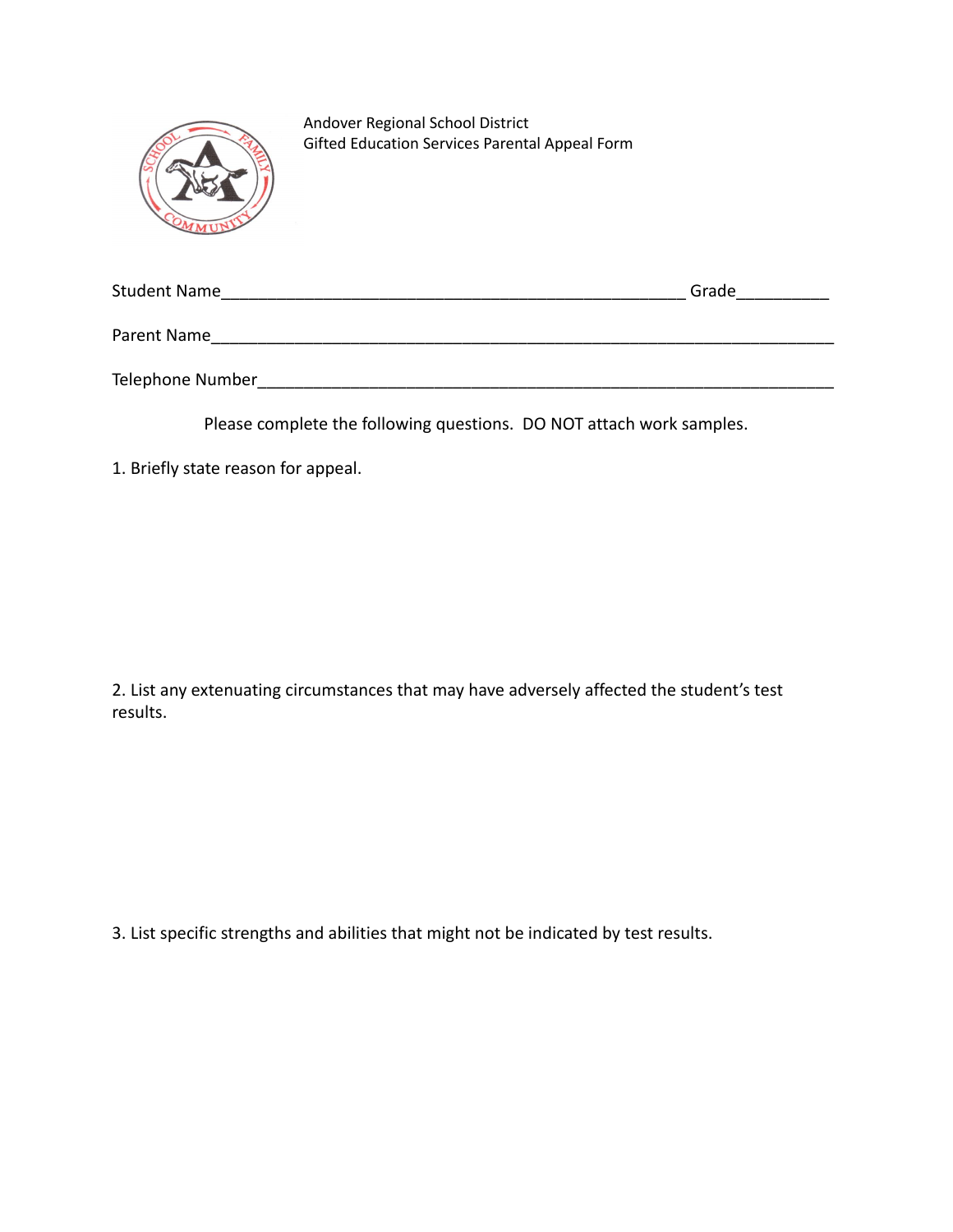#### **Exit Procedures**

The denial of services to a student who has qualified requires careful attention and serious consideration. The parent/guardian, teacher or student may initiate the exit process if the program activities appear not to meet the student's needs. A decision regarding placement will be made following a call/conference with the parent/guardian. In addition, if a student falls into one or more of the categories below, the parents will be notified. If the parents choose to withdraw their child from the program, a written letter to that effect, must be sent to the school. Parents will be informed if their child's placement in the program is being reconsidered and will have the opportunity to discuss the student's circumstances and status. A decision will be made whether the child will remain in the program or be discontinued from program participation.

# **Reasons to Reconsider Student Participation in the Program:**

- Inability to meet the requirements of the regular instructional program
- Inability to function constructively in the program
- Expressed desire on the part of the student to discontinue his/her involvement
- Parent request for their child to leave the program.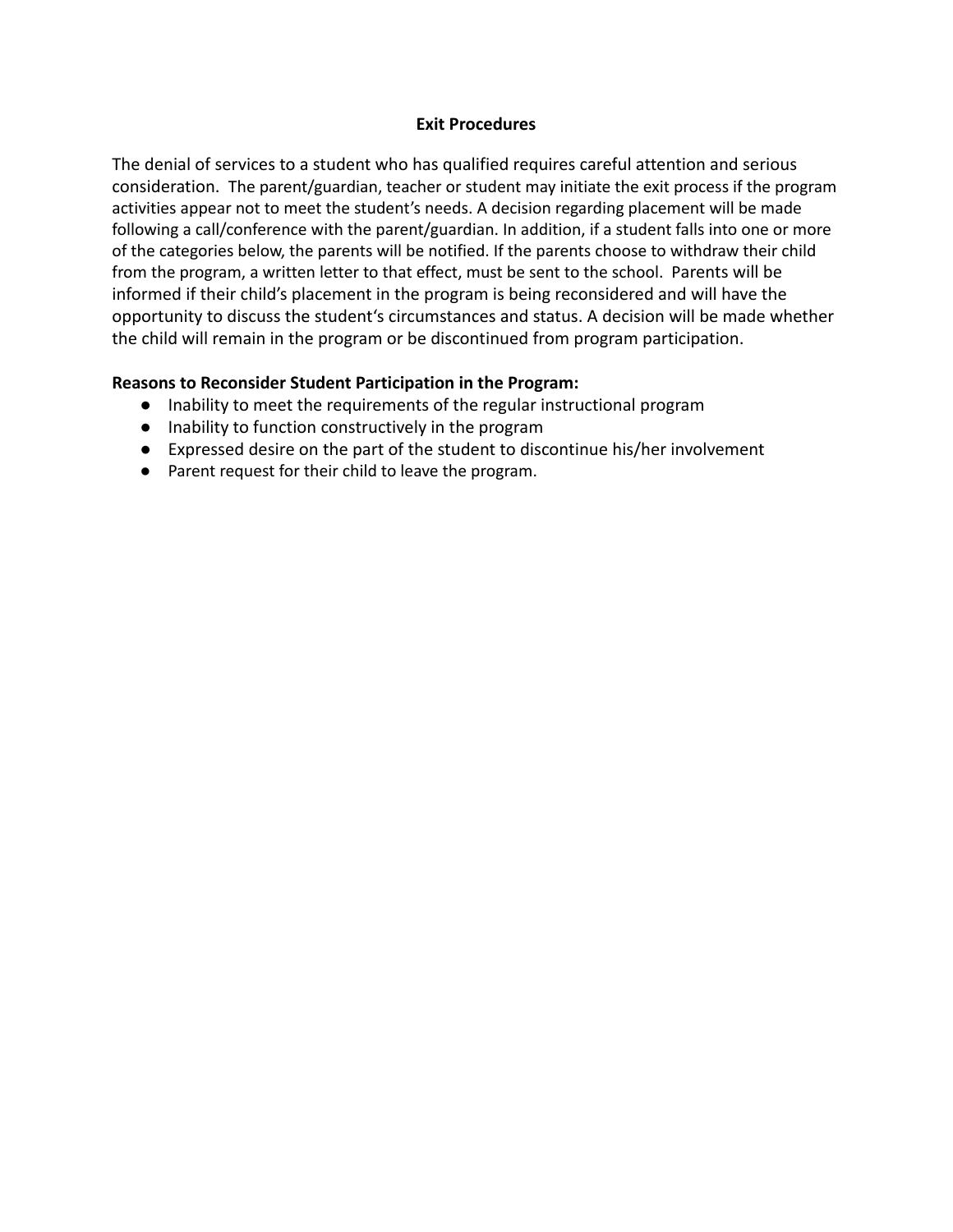# **Gifted and Talented Program Components**

The Gifted and Talented curriculum is multi-faceted, centered around a theme at each grade level. Below is a listing of thematic guidance at each grade level. However, given the diverse needs of gifted and talented learners, services must be flexible and responsive to the needs of particular learners. The instructional environment for gifted and talented learners must encourage and nurture inquiry, flexibility and critical and creative thinking and must be delivered in an environment that engenders positive attitudes toward learning. For this reason, activities in the classroom may alter from the *sampling* of topics listed below.

# **Grade 2 How Do Part & Whole Interact and Affect Each Other?**

- Spiders and Webs;
	- Create a KWL chart about spiders and their webs.
	- Read a couple of informational texts about spiders such as Spinning Spiders by Ruth Berman and Tell Me Why Spiders Weave Webs by Katie Marsico to see if any questions have been answered or new questions created.
	- Complete Spider Web Engineering Challenge
- Investigation of colors.
	- Research the meanings, roles, and uses of color.
	- $\circ$  Reference the movie "Inside Out" as a talking point.
	- What makes a character colorful? In teams create a colorful character that is involved with the color's disappearance in your story.
	- Write a story incorporating your character to explain how disappearance of your color change would change the world.
- Create complex multi-step mathematical word problems incorporating the idea of part to whole. Use number bonds and mental models to show how you would solve your own problems. Swap with classmates.
- Discuss ecosystems. Each group should select an animal from a different part of the ecosystem. Research the effects their extinction would have on the ecosystem. Find a visual way to show this effect.
- Rube Goldberg unit

# **Grade 3 How Are Things Put Together and Taken Apart?**

**● Puzzles**

Study a variety of puzzles, both 2 and 3 dimensional. Examine design requirements needed to create each type. Create an educational pull apart 2 or 3 dimensional puzzle based on an important theme selected by students.

**● Maps**

In teams create a map. Determine the benefit of creating the map, who will use it and why it is needed. Consider how the many components of the map fit together. Decide what symbols are universal and may be utilized for identification purposes. Test maps upon completion. Reflect upon whether or not the initial goal was achieved and determine why or why not.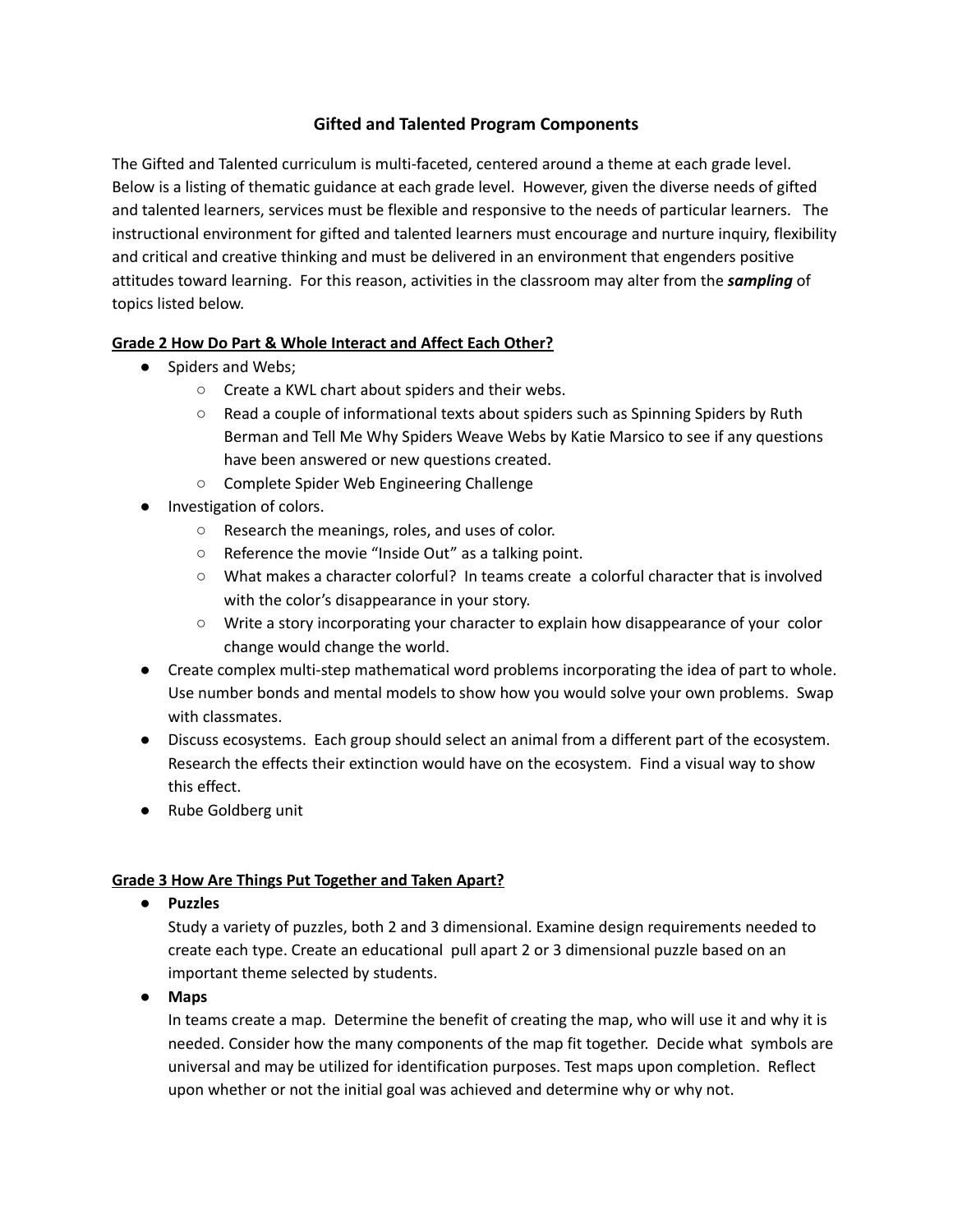#### **● Recycle Books--Deconstructed Book Sculptures**

Determine a system for obtaining donations from the community for hardcover books to repurpose. Learn about the different pieces of a hardcover book and how they come together to create what they as readers see. Determine how a book could be repurposed into a sculptural, educational piece. Determine how much can be taken away to maintain integrity while creating something beautiful as well. Painting, drawing, photography may be added to enhance the "takeaway" message to the viewer.

# **● Mobile Creation**

Study the work of famous artists. Create a mobile highlighting this artist. Examine the design requirements for engineering success including how movement occurs, what needs to be added or removed so that the piece is balanced and can move freely and what supports are needed for installation.

# **Grade 4 What Patterns Surround Me?**

- Read Dot by Peter Reynolds
- Pattern Hunt (visual and behavioral)
- [activities](https://www.weareteachers.com/10-geometric-art-explorations/)
- Pointillism: Research an artist, analyze some paintings, teach about him/her to the class
- Create own pointillism art piece
- a visual or live museum visit to see paintings
- Mathematical Patterns, tessellations
- Rubik's Cube

# **Grade 5: What Are the Effects of Breaking Barriers?**

- **•** Great [Barrier](https://carissawyatt.files.wordpress.com/2011/09/lesson-plan-1-take-25.pdf) Reef lesson and the effects on the environment
- Breaking the Sound Barrier (students explore lessons to learn about this scientific concept and how it works.
- Jackie Robinson: students learn about this famous man's contribution to breaking barriers.
- Students will work together to develop a list of other famous people who have broken important barriers. They will choose one of these people to research and develop a presentation for the class.
- Students will participate in [Scholastic's](http://www.scholastic.com/breakingbarriers/teacher/index.htm) Breaking Barriers Contest. due in Mid-March
- Students will look to present their findings to other classes if they are relevant to any classes.
- Students will end by exploring barriers in their own life that may get in the way of them being their best selves. They will create an action plan of how they can attempt to break these barriers.
- Possible Competitions: Spelling Bee, Geography Bee, Math League, and Breaking Barriers